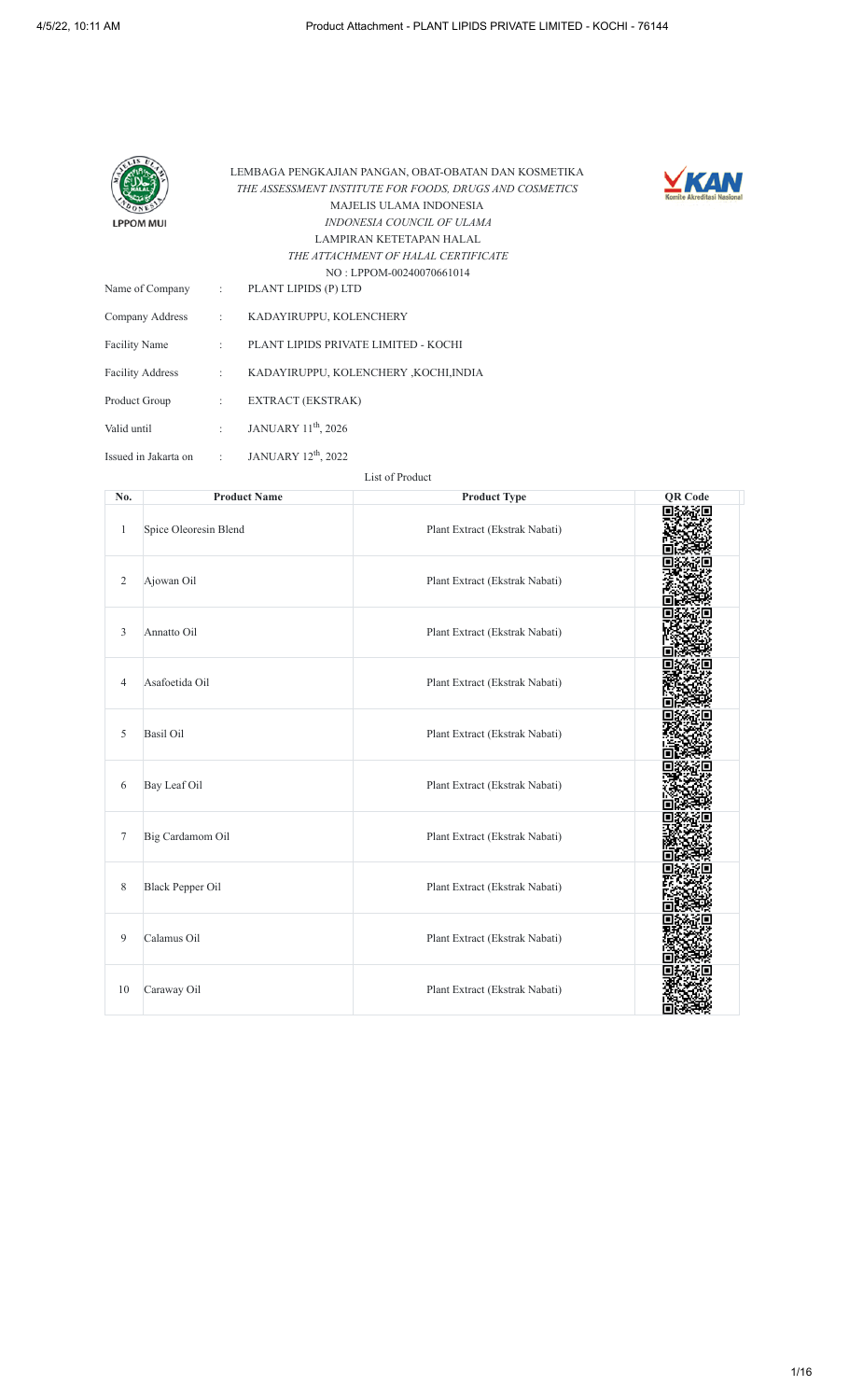⊻KAN

| LEMBAGA PENGKAJIAN PANGAN, OBAT-OBATAN DAN              |
|---------------------------------------------------------|
| KOSMETIKA                                               |
| THE ASSESSMENT INSTITUTE FOR FOODS, DRUGS AND COSMETICS |
| MAJELIS ULAMA INDONESIA                                 |
| INDONESIA COUNCIL OF ULAMA                              |
|                                                         |



| <b>LPPOM MUI</b>        |                   |                                      |
|-------------------------|-------------------|--------------------------------------|
|                         |                   | <b>LAMPIRAN KETETAPAN HALAL</b>      |
|                         |                   | THE ATTACHMENT OF HALAL CERTIFICATE  |
|                         |                   | NO: LPPOM-00240070661014             |
| Name of Company         | <b>Contractor</b> | PLANT LIPIDS (P) LTD                 |
| Company Address         | <b>Contractor</b> | KADAYIRUPPU, KOLENCHERY              |
| <b>Facility Name</b>    | ÷                 | PLANT LIPIDS PRIVATE LIMITED - KOCHI |
| <b>Facility Address</b> | $1 - 1$           | KADAYIRUPPU, KOLENCHERY ,KOCHI,INDIA |
| Product Group           | 2.11              | EXTRACT (EKSTRAK)                    |
| Valid until             |                   | JANUARY 11 <sup>th</sup> , 2026      |

Issued in Jakarta on : JANUARY 12<sup>th</sup>, 2022

| No. | <b>Product Name</b> | <b>Product Type</b>            | <b>QR</b> Code |
|-----|---------------------|--------------------------------|----------------|
| 11  | Cardamom Oil        | Plant Extract (Ekstrak Nabati) |                |
| 12  | Cassia Bark Oil     | Plant Extract (Ekstrak Nabati) |                |
| 13  | Celery Seed Oil     | Plant Extract (Ekstrak Nabati) |                |
| 14  | Chilli Seed Oil     | Plant Extract (Ekstrak Nabati) |                |
| 15  | Cinnamon Bark Oil   | Plant Extract (Ekstrak Nabati) |                |
| 16  | Cinnamon Leaf Oil   | Plant Extract (Ekstrak Nabati) |                |
| 17  | Clove Bud Oil       | Plant Extract (Ekstrak Nabati) |                |
| 18  | Clove Leaf Oil      | Plant Extract (Ekstrak Nabati) |                |
| 19  | Corainder Leaf Oil  | Plant Extract (Ekstrak Nabati) |                |
| 20  | Coriander Seed Oil  | Plant Extract (Ekstrak Nabati) |                |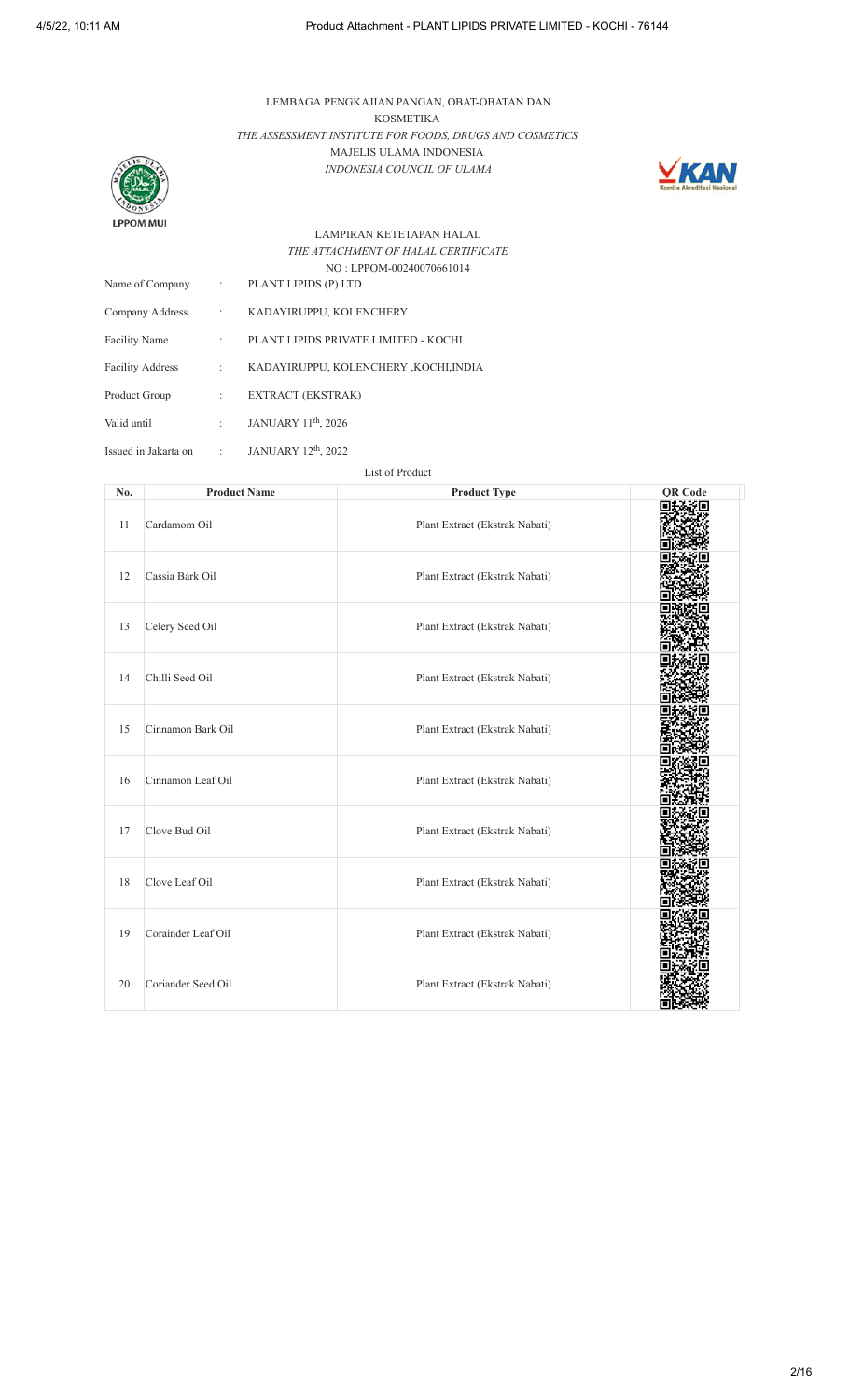| LEMBAGA PENGKAJIAN PANGAN, OBAT-OBATAN DAN              |
|---------------------------------------------------------|
| KOSMETIKA                                               |
| THE ASSESSMENT INSTITUTE FOR FOODS, DRUGS AND COSMETICS |
| <b>MAJELIS ULAMA INDONESIA</b>                          |
| INDONESIA COUNCIL OF ULAMA                              |
|                                                         |



| Komite Akreditasi Nasional |  |
|----------------------------|--|

| <b>LPPOM MUL</b>                                               |                           | LAMPIRAN KETETAPAN HALAL<br>THE ATTACHMENT OF HALAL CERTIFICATE |
|----------------------------------------------------------------|---------------------------|-----------------------------------------------------------------|
| Name of Company                                                | <b>Contractor</b>         | NO: LPPOM-00240070661014<br>PLANT LIPIDS (P) LTD                |
| Company Address                                                | $1 - 1$                   | KADAYIRUPPU, KOLENCHERY                                         |
| <b>Facility Name</b>                                           | $\ddot{\phantom{a}}$      | PLANT LIPIDS PRIVATE LIMITED - KOCHI                            |
| <b>Facility Address</b>                                        | $1 - 1$                   | KADAYIRUPPU, KOLENCHERY ,KOCHI,INDIA                            |
| Product Group                                                  | $\mathbb{R}^{\mathbb{Z}}$ | EXTRACT (EKSTRAK)                                               |
| JANUARY 11 <sup>th</sup> , 2026<br>Valid until<br>$\mathbf{r}$ |                           |                                                                 |
| Issued in Jakarta on                                           | $1 - 1$                   | JANUARY 12 <sup>th</sup> , 2022                                 |
|                                                                |                           | List of Product                                                 |

| No. | <b>Product Name</b>   | <b>Product Type</b>            | <b>QR</b> Code |
|-----|-----------------------|--------------------------------|----------------|
| 21  | Cumin Seed Oil        | Plant Extract (Ekstrak Nabati) |                |
| 22  | Curcuma Aromatica Oil | Plant Extract (Ekstrak Nabati) |                |
| 23  | Curry Leaf Oil        | Plant Extract (Ekstrak Nabati) |                |
| 24  | Davana Oil            | Plant Extract (Ekstrak Nabati) |                |
| 25  | Dill Seed Oil         | Plant Extract (Ekstrak Nabati) |                |
| 26  | Fennel Seed Oil       | Plant Extract (Ekstrak Nabati) |                |
| 27  | Galangal Oil          | Plant Extract (Ekstrak Nabati) |                |
| 28  | Garlic Oil            | Plant Extract (Ekstrak Nabati) |                |
| 29  | Green Ginger Oil      | Plant Extract (Ekstrak Nabati) |                |
| 30  | Ginger Oil            | Plant Extract (Ekstrak Nabati) |                |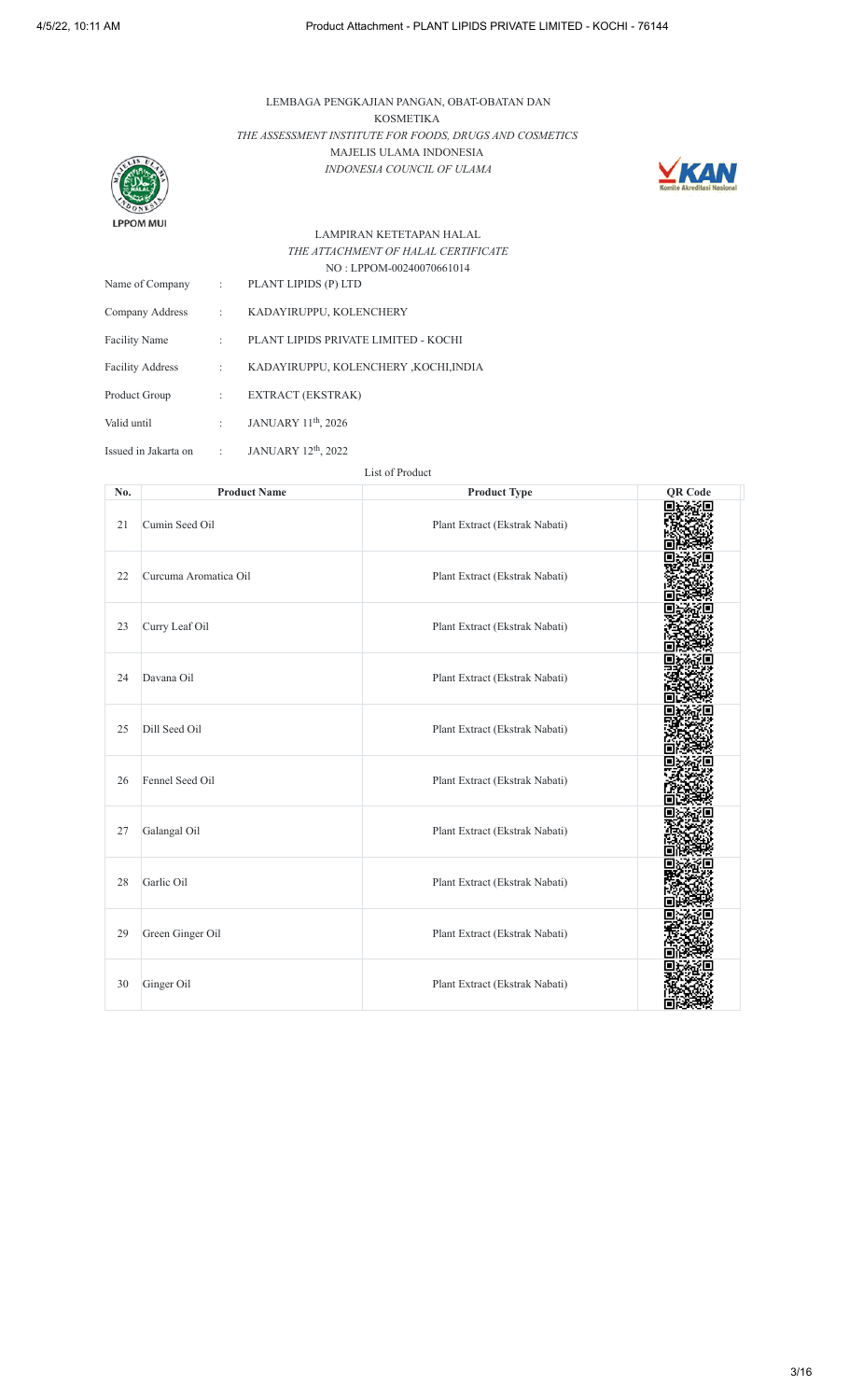| LEMBAGA PENGKAJIAN PANGAN, OBAT-OBATAN DAN              |
|---------------------------------------------------------|
| KOSMETIK A                                              |
| THE ASSESSMENT INSTITUTE FOR FOODS, DRUGS AND COSMETICS |
| MAJELIS ULAMA INDONESIA                                 |
| INDONESIA COUNCIL OF ULAMA                              |
|                                                         |



| omite Akreditasi Nasional |  |
|---------------------------|--|

| <b>LEFUIVI IVIUI</b>    |                                            | LAMPIRAN KETETAPAN HALAL<br>THE ATTACHMENT OF HALAL CERTIFICATE<br>NO: LPPOM-00240070661014 |  |
|-------------------------|--------------------------------------------|---------------------------------------------------------------------------------------------|--|
| Name of Company         | $\mathcal{X} \subset \mathcal{X}$          | PLANT LIPIDS (P) LTD                                                                        |  |
| Company Address         | 2.11                                       | KADAYIRUPPU, KOLENCHERY                                                                     |  |
| <b>Facility Name</b>    | $\mathcal{L}$                              | PLANT LIPIDS PRIVATE LIMITED - KOCHI                                                        |  |
| <b>Facility Address</b> | $1 - 1$                                    | KADAYIRUPPU, KOLENCHERY ,KOCHI,INDIA                                                        |  |
| Product Group           | $1 - 1$                                    | EXTRACT (EKSTRAK)                                                                           |  |
| Valid until             | $\ddot{\phantom{a}}$                       | JANUARY 11 <sup>th</sup> , 2026                                                             |  |
| Issued in Jakarta on    | JANUARY 12 <sup>th</sup> , 2022<br>$1 - 1$ |                                                                                             |  |
|                         |                                            | List of Product                                                                             |  |

| No. | <b>Product Name</b> | <b>Product Type</b>            | <b>QR</b> Code |
|-----|---------------------|--------------------------------|----------------|
| 31  | Green Pepper Oil    | Plant Extract (Ekstrak Nabati) |                |
| 32  | Hyssop Oil          | Plant Extract (Ekstrak Nabati) |                |
| 33  | Jawagalangal Oil    | Plant Extract (Ekstrak Nabati) |                |
| 34  | Juniper Berry Oil   | Plant Extract (Ekstrak Nabati) |                |
| 35  | Lemon Grass Oil     | Plant Extract (Ekstrak Nabati) |                |
| 36  | Long Pepper Oil     | Plant Extract (Ekstrak Nabati) |                |
| 37  | Lovage Oil          | Plant Extract (Ekstrak Nabati) |                |
| 38  | Mace Oil            | Plant Extract (Ekstrak Nabati) |                |
| 39  | Marjoram Oil        | Plant Extract (Ekstrak Nabati) |                |
| 40  | Mint Oil            | Plant Extract (Ekstrak Nabati) |                |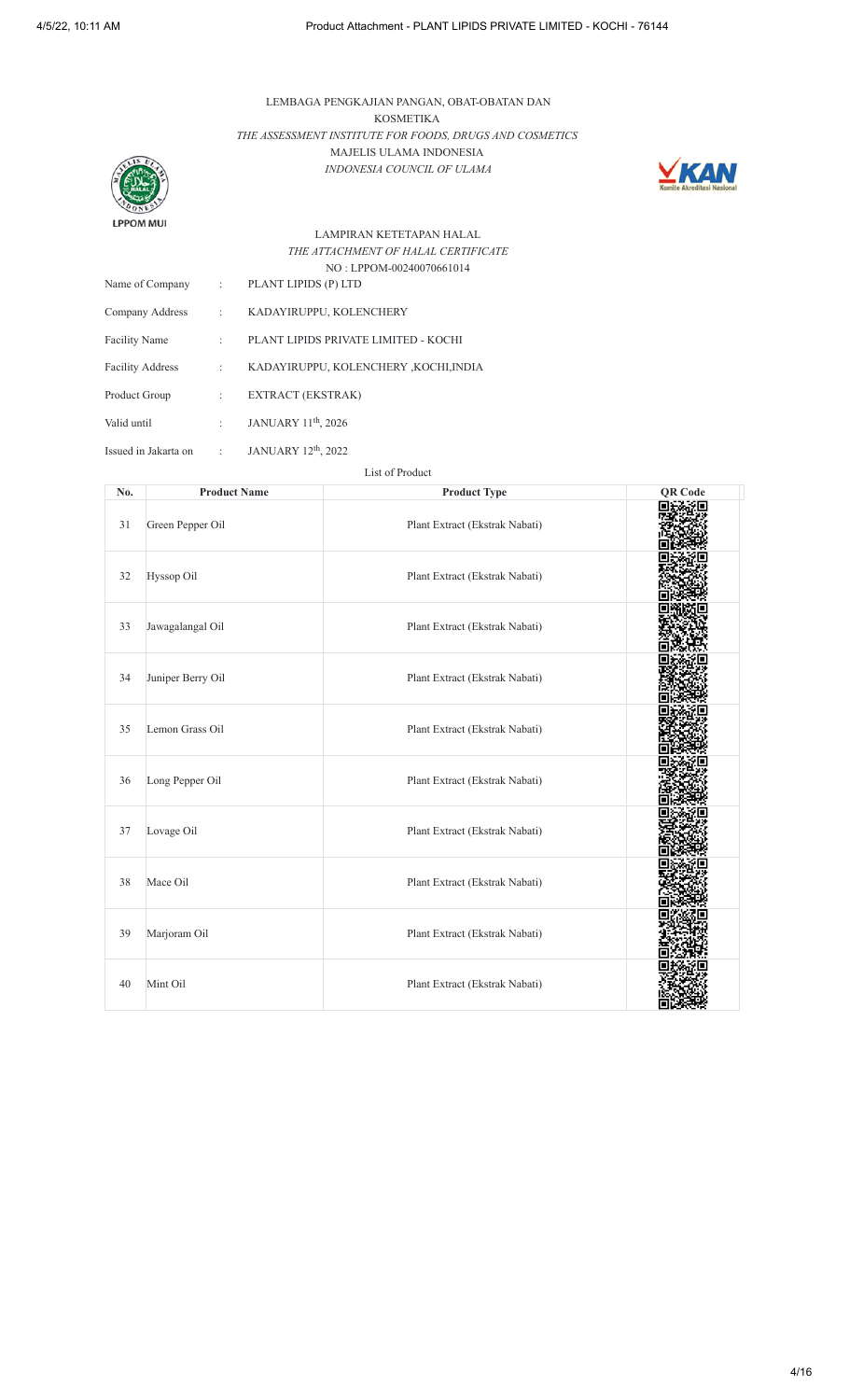| LEMBAGA PENGKAJIAN PANGAN, OBAT-OBATAN DAN              |
|---------------------------------------------------------|
| KOSMETIK A                                              |
| THE ASSESSMENT INSTITUTE FOR FOODS, DRUGS AND COSMETICS |
| <b>MAJELIS ULAMA INDONESIA</b>                          |
| INDONESIA COUNCIL OF ULAMA                              |
|                                                         |



| omite Akreditasi Nasional |  |
|---------------------------|--|

| LE E VIVI IVIUI                                                                  |                        | LAMPIRAN KETETAPAN HALAL<br>THE ATTACHMENT OF HALAL CERTIFICATE<br>NO: LPPOM-00240070661014 |  |
|----------------------------------------------------------------------------------|------------------------|---------------------------------------------------------------------------------------------|--|
| Name of Company                                                                  | $\sim 1000$ km $^{-1}$ | PLANT LIPIDS (P) LTD                                                                        |  |
| Company Address                                                                  | $2.5-1.5$              | KADAYIRUPPU, KOLENCHERY                                                                     |  |
| PLANT LIPIDS PRIVATE LIMITED - KOCHI<br><b>Facility Name</b><br>$\mathbb{R}^{n}$ |                        |                                                                                             |  |
| <b>Facility Address</b>                                                          | $1 - 1$                | KADAYIRUPPU, KOLENCHERY ,KOCHI,INDIA                                                        |  |
| Product Group<br>$1 - 1$                                                         |                        | EXTRACT (EKSTRAK)                                                                           |  |
| Valid until<br>÷                                                                 |                        | JANUARY 11 <sup>th</sup> , 2026                                                             |  |
| Issued in Jakarta on :                                                           |                        | JANUARY 12 <sup>th</sup> , 2022                                                             |  |
|                                                                                  |                        | List of Product                                                                             |  |

| No. | <b>Product Name</b> | <b>Product Type</b>            | <b>QR</b> Code |
|-----|---------------------|--------------------------------|----------------|
| 41  | Nutmeg Oil          | Plant Extract (Ekstrak Nabati) |                |
| 42  | Olibanum Oil        | Plant Extract (Ekstrak Nabati) |                |
| 43  | Onion Oil           | Plant Extract (Ekstrak Nabati) |                |
| 44  | Oregano Oil         | Plant Extract (Ekstrak Nabati) |                |
| 45  | Palmarosa Oil       | Plant Extract (Ekstrak Nabati) |                |
| 46  | Parsely Seed Oil    | Plant Extract (Ekstrak Nabati) |                |
| 47  | Pimento Oil         | Plant Extract (Ekstrak Nabati) |                |
| 48  | Rosemary Oil        | Plant Extract (Ekstrak Nabati) |                |
| 49  | Sage Oil            | Plant Extract (Ekstrak Nabati) |                |
| 50  | Spearmint Oil       | Plant Extract (Ekstrak Nabati) |                |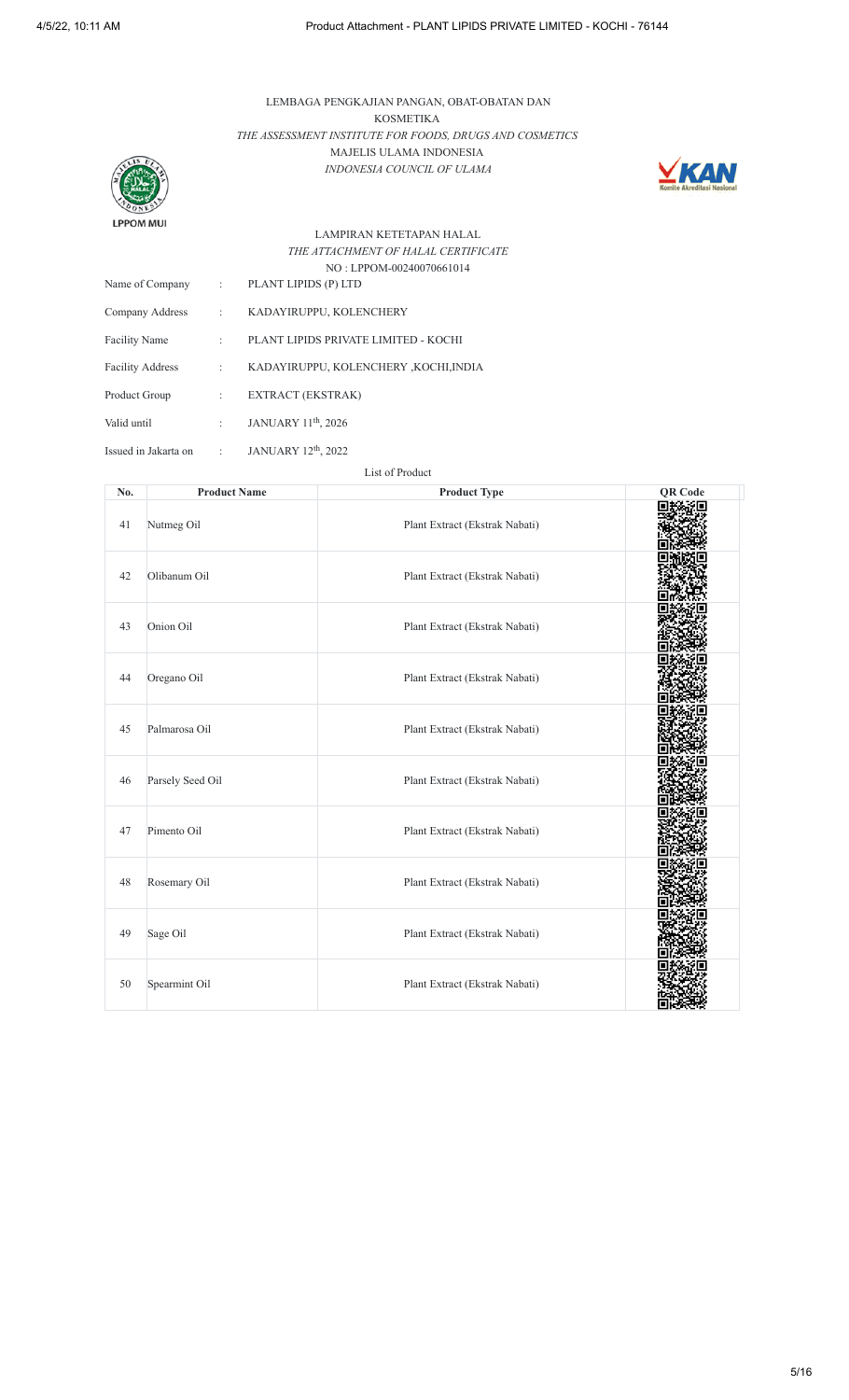| LEMBAGA PENGKAJIAN PANGAN, OBAT-OBATAN DAN              |
|---------------------------------------------------------|
| KOSMETIKA                                               |
| THE ASSESSMENT INSTITUTE FOR FOODS. DRUGS AND COSMETICS |
| MAJELIS ULAMA INDONESIA                                 |
| INDONESIA COUNCIL OF ULAMA                              |
|                                                         |



| omite Akreditasi Nasional |  |
|---------------------------|--|

| LE E VIVI IVIUI                                                                  |                        | LAMPIRAN KETETAPAN HALAL<br>THE ATTACHMENT OF HALAL CERTIFICATE<br>NO: LPPOM-00240070661014 |  |
|----------------------------------------------------------------------------------|------------------------|---------------------------------------------------------------------------------------------|--|
| Name of Company                                                                  | $\sim 1000$ km $^{-1}$ | PLANT LIPIDS (P) LTD                                                                        |  |
| Company Address                                                                  | $2.5-1.5$              | KADAYIRUPPU, KOLENCHERY                                                                     |  |
| PLANT LIPIDS PRIVATE LIMITED - KOCHI<br><b>Facility Name</b><br>$\mathbb{R}^{n}$ |                        |                                                                                             |  |
| <b>Facility Address</b>                                                          | $1 - 1$                | KADAYIRUPPU, KOLENCHERY ,KOCHI,INDIA                                                        |  |
| Product Group<br>$1 - 1$                                                         |                        | EXTRACT (EKSTRAK)                                                                           |  |
| Valid until<br>÷                                                                 |                        | JANUARY 11 <sup>th</sup> , 2026                                                             |  |
| Issued in Jakarta on :                                                           |                        | JANUARY 12 <sup>th</sup> , 2022                                                             |  |
|                                                                                  |                        | List of Product                                                                             |  |

| No. | <b>Product Name</b>     | <b>Product Type</b>            | <b>QR</b> Code |
|-----|-------------------------|--------------------------------|----------------|
| 51  | Star anise Oil          | Plant Extract (Ekstrak Nabati) |                |
| 52  | Tarragon Oil            | Plant Extract (Ekstrak Nabati) |                |
| 53  | Thyme Oil               | Plant Extract (Ekstrak Nabati) |                |
| 54  | Turmeric Oil            | Plant Extract (Ekstrak Nabati) |                |
| 55  | Vetiver Oil             | Plant Extract (Ekstrak Nabati) |                |
| 56  | White Pepper Oil        | Plant Extract (Ekstrak Nabati) |                |
| 57  | Ajowan Oleoresin        | Plant Extract (Ekstrak Nabati) |                |
| 58  | Annatto -Colour Extract | Plant Extract (Ekstrak Nabati) |                |
| 59  | Annatto- Butter Extract | Plant Extract (Ekstrak Nabati) |                |
| 60  | Asafoetida Oleoresin    | Plant Extract (Ekstrak Nabati) |                |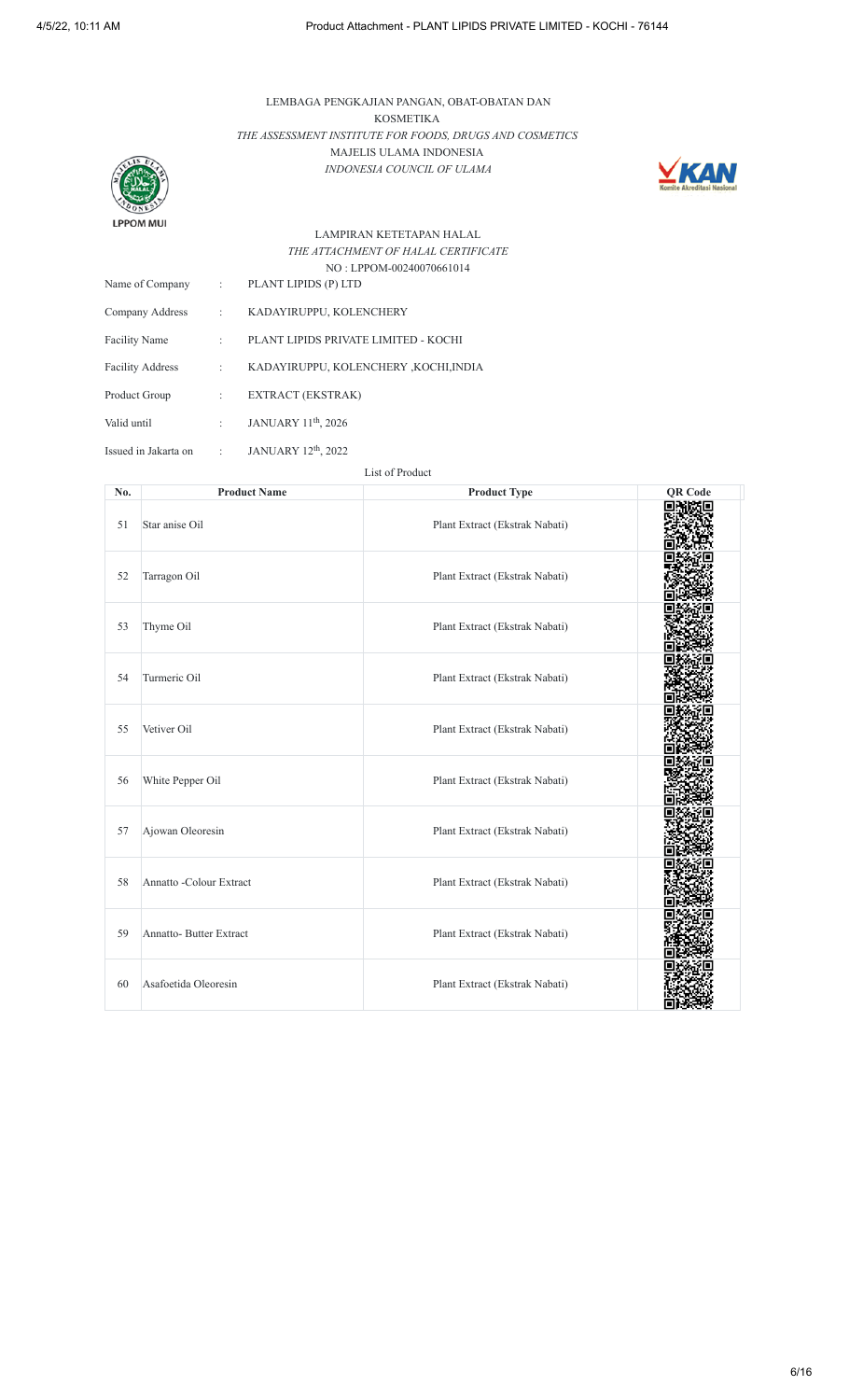| LEMBAGA PENGKAJIAN PANGAN, OBAT-OBATAN DAN              |
|---------------------------------------------------------|
| KOSMETIKA                                               |
| THE ASSESSMENT INSTITUTE FOR FOODS, DRUGS AND COSMETICS |
| MAJELIS ULAMA INDONESIA                                 |
| INDONESIA COUNCIL OF ULAMA                              |
|                                                         |



| Komite Akreditasi Nasional |  |
|----------------------------|--|

| LE E VIVI IVIUI                                                                  |                        | LAMPIRAN KETETAPAN HALAL<br>THE ATTACHMENT OF HALAL CERTIFICATE<br>NO: LPPOM-00240070661014 |  |
|----------------------------------------------------------------------------------|------------------------|---------------------------------------------------------------------------------------------|--|
| Name of Company                                                                  | $\sim 1000$ km $^{-1}$ | PLANT LIPIDS (P) LTD                                                                        |  |
| Company Address                                                                  | $2.5-1.5$              | KADAYIRUPPU, KOLENCHERY                                                                     |  |
| PLANT LIPIDS PRIVATE LIMITED - KOCHI<br><b>Facility Name</b><br>$\mathbb{R}^{n}$ |                        |                                                                                             |  |
| <b>Facility Address</b>                                                          | $1 - 1$                | KADAYIRUPPU, KOLENCHERY ,KOCHI,INDIA                                                        |  |
| Product Group<br>$1 - 1$                                                         |                        | EXTRACT (EKSTRAK)                                                                           |  |
| Valid until<br>÷                                                                 |                        | JANUARY 11 <sup>th</sup> , 2026                                                             |  |
| Issued in Jakarta on :                                                           |                        | JANUARY 12 <sup>th</sup> , 2022                                                             |  |
|                                                                                  |                        | List of Product                                                                             |  |

| No. | <b>Product Name</b>           | <b>Product Type</b>            | QR Code |
|-----|-------------------------------|--------------------------------|---------|
| 61  | <b>Basil Oleoresin</b>        | Plant Extract (Ekstrak Nabati) |         |
| 62  | Bay Leaf Oleoresin            | Plant Extract (Ekstrak Nabati) |         |
| 63  | Big Cardamom Oleoresin        | Plant Extract (Ekstrak Nabati) |         |
| 64  | <b>Black Pepper Oleoresin</b> | Plant Extract (Ekstrak Nabati) |         |
| 65  | Boswellic acid                | Plant Extract (Ekstrak Nabati) |         |
| 66  | Capsicum Oleoresin            | Plant Extract (Ekstrak Nabati) |         |
| 67  | Caraway Oleoresin             | Plant Extract (Ekstrak Nabati) |         |
| 68  | Cardamom Oleoresin            | Plant Extract (Ekstrak Nabati) |         |
| 69  | Cassia Bark Oleoresin         | Plant Extract (Ekstrak Nabati) |         |
| 70  | Celery Leaf Oleoresin         | Plant Extract (Ekstrak Nabati) |         |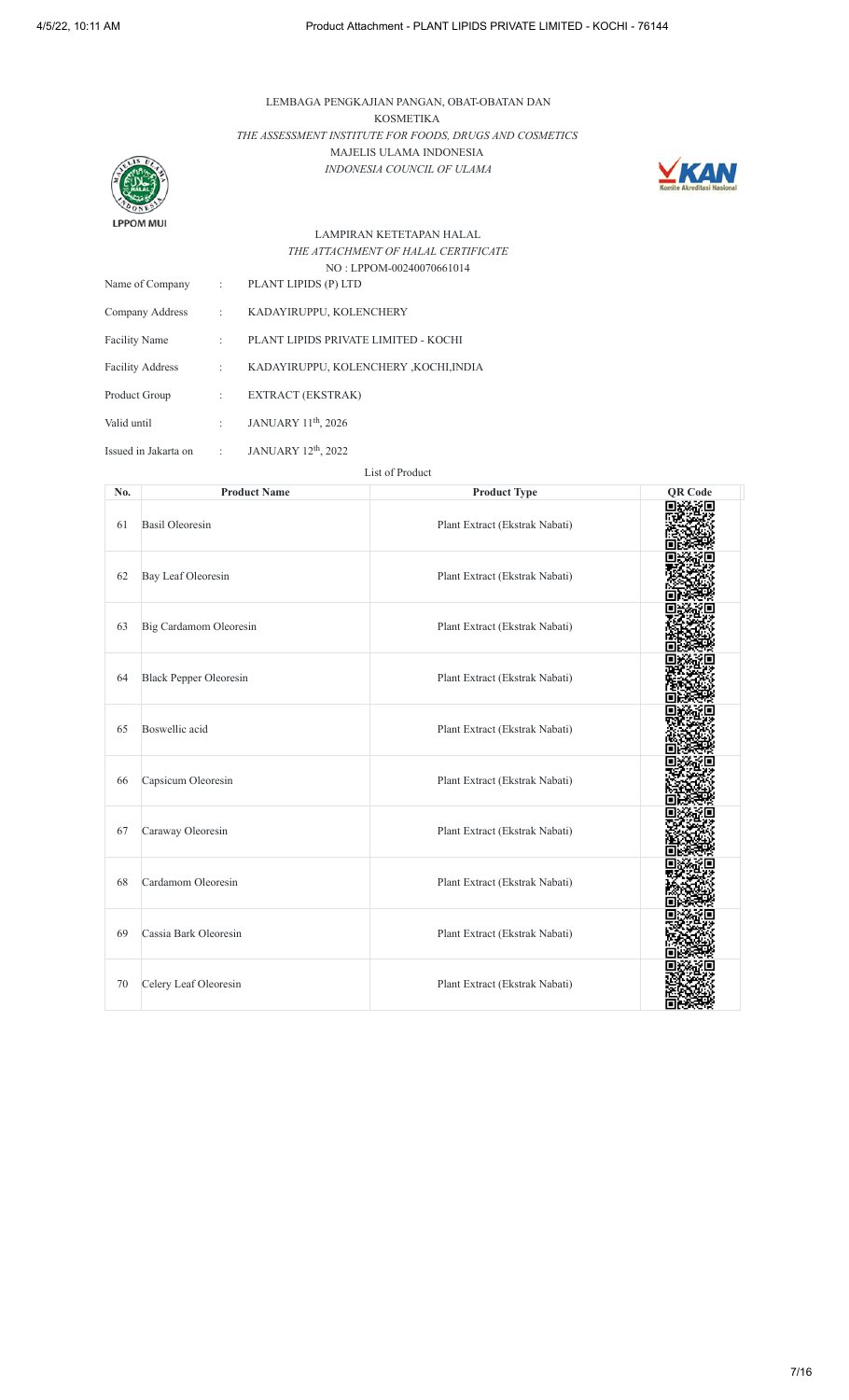| LEMBAGA PENGKAJIAN PANGAN. OBAT-OBATAN DAN              |
|---------------------------------------------------------|
| KOSMETIKA                                               |
| THE ASSESSMENT INSTITUTE FOR FOODS, DRUGS AND COSMETICS |
| <b>MAJELIS ULAMA INDONESIA</b>                          |
| INDONESIA COUNCIL OF ULAMA                              |
|                                                         |





| LE E VIVI IVIUI         |                        | LAMPIRAN KETETAPAN HALAL<br>THE ATTACHMENT OF HALAL CERTIFICATE<br>NO: LPPOM-00240070661014 |
|-------------------------|------------------------|---------------------------------------------------------------------------------------------|
| Name of Company         | $\sim 1000$ km $^{-1}$ | PLANT LIPIDS (P) LTD                                                                        |
| Company Address         | $2.5-1.5$              | KADAYIRUPPU, KOLENCHERY                                                                     |
| <b>Facility Name</b>    | $\mathbb{R}^{n}$       | PLANT LIPIDS PRIVATE LIMITED - KOCHI                                                        |
| <b>Facility Address</b> | $1 - 1$                | KADAYIRUPPU, KOLENCHERY ,KOCHI,INDIA                                                        |
| Product Group           | $1 - 1$                | EXTRACT (EKSTRAK)                                                                           |
| Valid until             | ÷                      | JANUARY 11 <sup>th</sup> , 2026                                                             |
| Issued in Jakarta on :  |                        | JANUARY 12 <sup>th</sup> , 2022                                                             |
|                         |                        | List of Product                                                                             |

| No. | <b>Product Name</b>      | <b>Product Type</b>            | <b>QR</b> Code |
|-----|--------------------------|--------------------------------|----------------|
| 71  | Celery Seed Oleoresin    | Plant Extract (Ekstrak Nabati) |                |
| 72  | Cinnamon Bark Oleoresin  | Plant Extract (Ekstrak Nabati) |                |
| 73  | Clove Bud Oleoresin      | Plant Extract (Ekstrak Nabati) |                |
| 74  | Coffee Extract           | Plant Extract (Ekstrak Nabati) |                |
| 75  | Copper Chlorophyll       | Plant Extract (Ekstrak Nabati) |                |
| 76  | Coriander Seed Oleoresin | Plant Extract (Ekstrak Nabati) |                |
| 77  | Cumin Seed Oleoresin     | Plant Extract (Ekstrak Nabati) |                |
| 78  | Curry Oleoresin          | Plant Extract (Ekstrak Nabati) |                |
| 79  | Curry Leaf Oleoresin     | Plant Extract (Ekstrak Nabati) |                |
| 80  | Date Extract             | Plant Extract (Ekstrak Nabati) |                |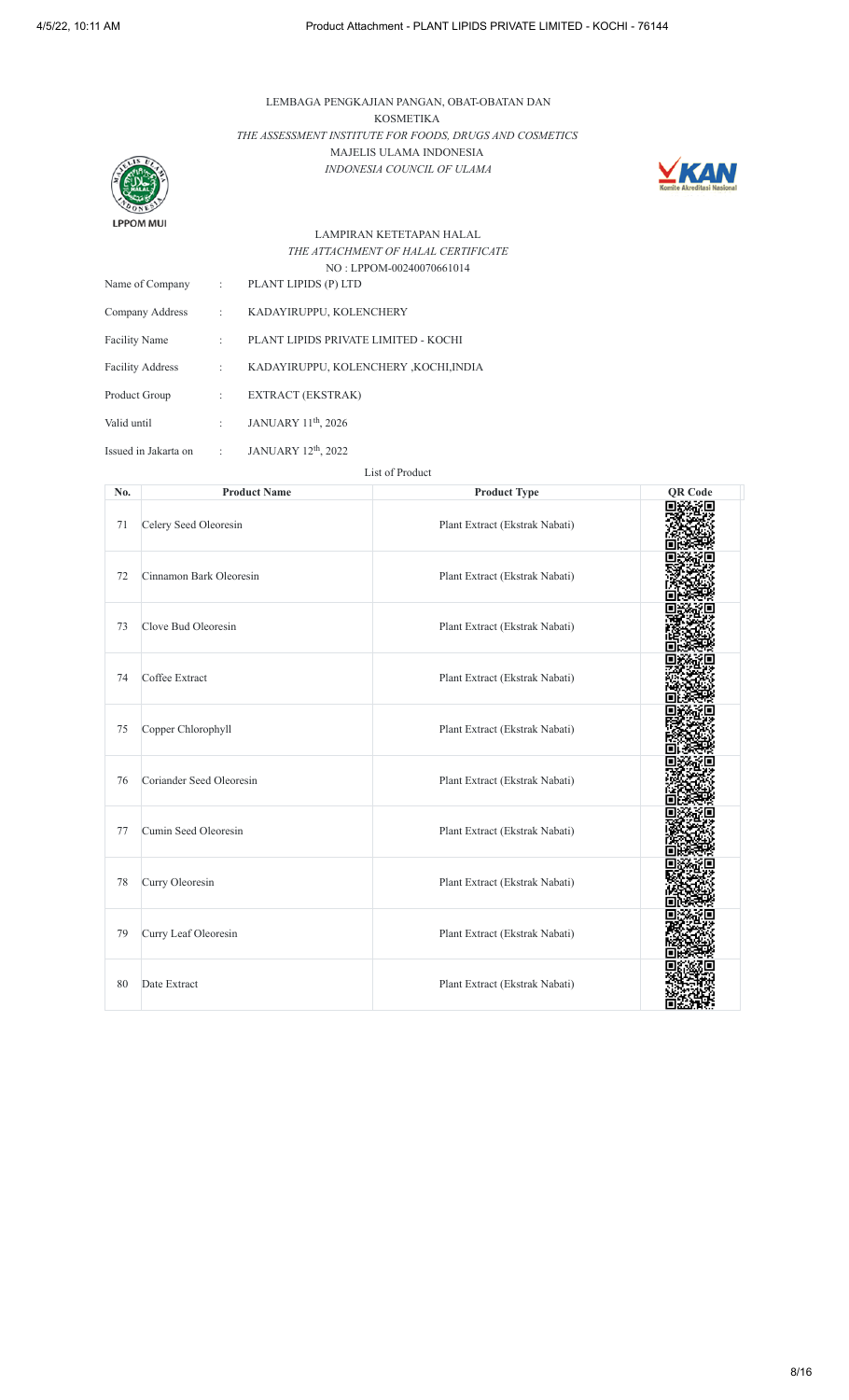| LEMBAGA PENGKAJIAN PANGAN, OBAT-OBATAN DAN              |
|---------------------------------------------------------|
| KOSMETIKA                                               |
| THE ASSESSMENT INSTITUTE FOR FOODS, DRUGS AND COSMETICS |
| MAJELIS ULAMA INDONESIA                                 |
| INDONESIA COUNCIL OF ULAMA                              |
|                                                         |



| Komite Akreditasi Nasional |  |
|----------------------------|--|

|                         |                      | LAMPIRAN KETETAPAN HALAL<br>THE ATTACHMENT OF HALAL CERTIFICATE<br>NO: LPPOM-00240070661014 |
|-------------------------|----------------------|---------------------------------------------------------------------------------------------|
| Name of Company :       |                      | PLANT LIPIDS (P) LTD                                                                        |
| Company Address         | $1 - 1$              | KADAYIRUPPU, KOLENCHERY                                                                     |
| <b>Facility Name</b>    | $\ddot{\phantom{a}}$ | PLANT LIPIDS PRIVATE LIMITED - KOCHI                                                        |
| <b>Facility Address</b> | $1 - 1$              | KADAYIRUPPU, KOLENCHERY ,KOCHI,INDIA                                                        |
| Product Group           | $1 - 1$              | EXTRACT (EKSTRAK)                                                                           |
| Valid until             | $\mathcal{L}$        | JANUARY 11 <sup>th</sup> , 2026                                                             |
| Issued in Jakarta on    | $1 - 1$              | JANUARY 12 <sup>th</sup> , 2022                                                             |
|                         |                      | List of Product                                                                             |

| No. | <b>Product Name</b>      | <b>Product Type</b>            | <b>QR</b> Code |
|-----|--------------------------|--------------------------------|----------------|
| 81  | Dill Seed Oleoresin      | Plant Extract (Ekstrak Nabati) |                |
| 82  | Fennel Seed Oleoresin    | Plant Extract (Ekstrak Nabati) |                |
| 83  | Fenugreek Oleoresin      | Plant Extract (Ekstrak Nabati) |                |
| 84  | Galangal Oleoresin       | Plant Extract (Ekstrak Nabati) |                |
| 85  | Garlic Green Oleoresin   | Plant Extract (Ekstrak Nabati) |                |
| 86  | Garlic Roasted Oleoresin | Plant Extract (Ekstrak Nabati) |                |
| 87  | Green Ginger Oleoresin   | Plant Extract (Ekstrak Nabati) |                |
| 88  | Ginger Oleoresin         | Plant Extract (Ekstrak Nabati) |                |
| 89  | Green Chilli Oleoresin   | Plant Extract (Ekstrak Nabati) |                |
| 90  | Green Pepper Oleoresin   | Plant Extract (Ekstrak Nabati) |                |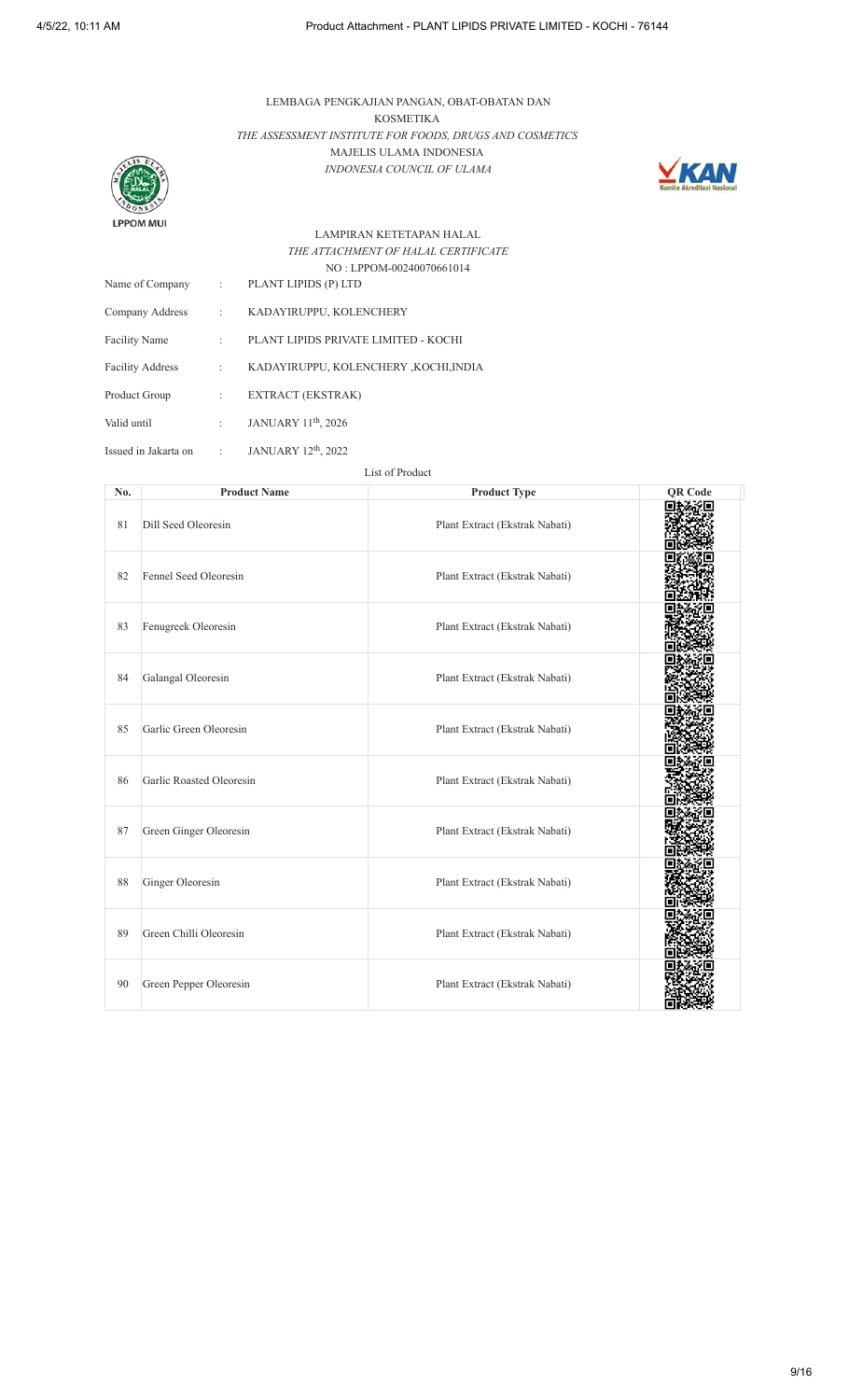| LEMBAGA PENGKAJIAN PANGAN, OBAT-OBATAN DAN              |
|---------------------------------------------------------|
| KOSMETIKA                                               |
| THE ASSESSMENT INSTITUTE FOR FOODS, DRUGS AND COSMETICS |
| MAJELIS ULAMA INDONESIA                                 |
| INDONESIA COUNCIL OF ULAMA                              |
|                                                         |



| omite Akreditasi Nasional |  |
|---------------------------|--|

| <b>LEFUIVI IVIUI</b>    |                                   | LAMPIRAN KETETAPAN HALAL<br>THE ATTACHMENT OF HALAL CERTIFICATE<br>NO: LPPOM-00240070661014 |
|-------------------------|-----------------------------------|---------------------------------------------------------------------------------------------|
| Name of Company         | $\mathcal{X} \subset \mathcal{X}$ | PLANT LIPIDS (P) LTD                                                                        |
| Company Address         | 2.11                              | KADAYIRUPPU, KOLENCHERY                                                                     |
| <b>Facility Name</b>    | $\mathcal{L}$                     | PLANT LIPIDS PRIVATE LIMITED - KOCHI                                                        |
| <b>Facility Address</b> | $1 - 1$                           | KADAYIRUPPU, KOLENCHERY ,KOCHI,INDIA                                                        |
| Product Group           | $1 - 1$                           | EXTRACT (EKSTRAK)                                                                           |
| Valid until             | $\ddot{\phantom{a}}$              | JANUARY 11 <sup>th</sup> , 2026                                                             |
| Issued in Jakarta on    | $1 - 1$                           | JANUARY 12 <sup>th</sup> , 2022                                                             |
|                         |                                   | List of Product                                                                             |

| No. | <b>Product Name</b>     | <b>Product Type</b>            | <b>QR</b> Code |
|-----|-------------------------|--------------------------------|----------------|
| 91  | Jawagalangal Oleoresin  | Plant Extract (Ekstrak Nabati) |                |
| 92  | Juniper Berry Oleoresin | Plant Extract (Ekstrak Nabati) |                |
| 93  | Lemon Grass Oleoresin   | Plant Extract (Ekstrak Nabati) |                |
| 94  | Long Pepper Oleoresin   | Plant Extract (Ekstrak Nabati) |                |
| 95  | Lovage Oleoresin        | Plant Extract (Ekstrak Nabati) |                |
| 96  | Mace Oleoresin          | Plant Extract (Ekstrak Nabati) |                |
| 97  | Marjoram Oleoresin      | Plant Extract (Ekstrak Nabati) |                |
| 98  | Nutmeg Oleoresin        | Plant Extract (Ekstrak Nabati) |                |
| 99  | Onion Green Oleoresin   | Plant Extract (Ekstrak Nabati) |                |
| 100 | Onion Roasted Oleoresin | Plant Extract (Ekstrak Nabati) |                |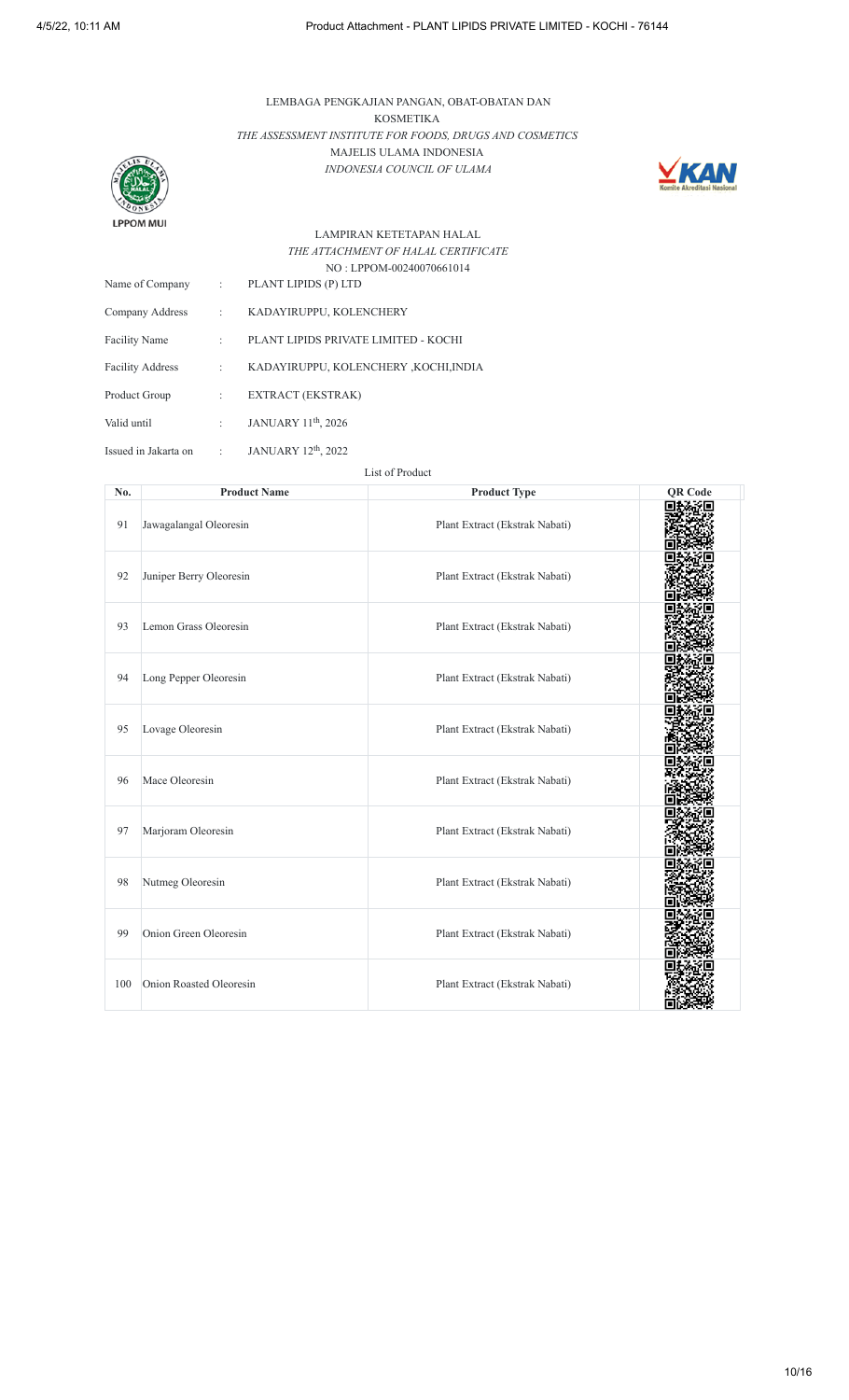| LEMBAGA PENGKAJIAN PANGAN. OBAT-OBATAN DAN              |
|---------------------------------------------------------|
| KOSMETIKA                                               |
| THE ASSESSMENT INSTITUTE FOR FOODS, DRUGS AND COSMETICS |
| <b>MAJELIS ULAMA INDONESIA</b>                          |
| INDONESIA COUNCIL OF ULAMA                              |
|                                                         |



| omite | <b>Akreditasi Nasional</b> |  |
|-------|----------------------------|--|

| LE E VIVI IVIUI         |                        | LAMPIRAN KETETAPAN HALAL<br>THE ATTACHMENT OF HALAL CERTIFICATE<br>NO: LPPOM-00240070661014 |
|-------------------------|------------------------|---------------------------------------------------------------------------------------------|
| Name of Company         | $\sim 1000$ km $^{-1}$ | PLANT LIPIDS (P) LTD                                                                        |
| Company Address         | $2.5-1.5$              | KADAYIRUPPU, KOLENCHERY                                                                     |
| <b>Facility Name</b>    | $\mathbb{R}^{n}$       | PLANT LIPIDS PRIVATE LIMITED - KOCHI                                                        |
| <b>Facility Address</b> | $1 - 1$                | KADAYIRUPPU, KOLENCHERY ,KOCHI,INDIA                                                        |
| Product Group           | $1 - 1$                | EXTRACT (EKSTRAK)                                                                           |
| Valid until             | ÷                      | JANUARY 11 <sup>th</sup> , 2026                                                             |
| Issued in Jakarta on :  |                        | JANUARY 12 <sup>th</sup> , 2022                                                             |
|                         |                        | List of Product                                                                             |

| No. | <b>Product Name</b>    | <b>Product Type</b>            | <b>QR</b> Code |
|-----|------------------------|--------------------------------|----------------|
| 101 | Oregano Oleoresin      | Plant Extract (Ekstrak Nabati) |                |
| 102 | Paprika Oleoresin      | Plant Extract (Ekstrak Nabati) |                |
| 103 | Parsely Leaf Oleoresin | Plant Extract (Ekstrak Nabati) |                |
| 104 | Parsely Seed Oleoresin | Plant Extract (Ekstrak Nabati) |                |
| 105 | Pimento Oleoresin      | Plant Extract (Ekstrak Nabati) |                |
| 106 | Red Beet Extract       | Plant Extract (Ekstrak Nabati) |                |
| 107 | Rosemary Oleoresin     | Plant Extract (Ekstrak Nabati) |                |
| 108 | Sage Oleoresin         | Plant Extract (Ekstrak Nabati) |                |
| 109 | Spearmint Oleoresin    | Plant Extract (Ekstrak Nabati) |                |
| 110 | Saint Johns Bread      | Plant Extract (Ekstrak Nabati) |                |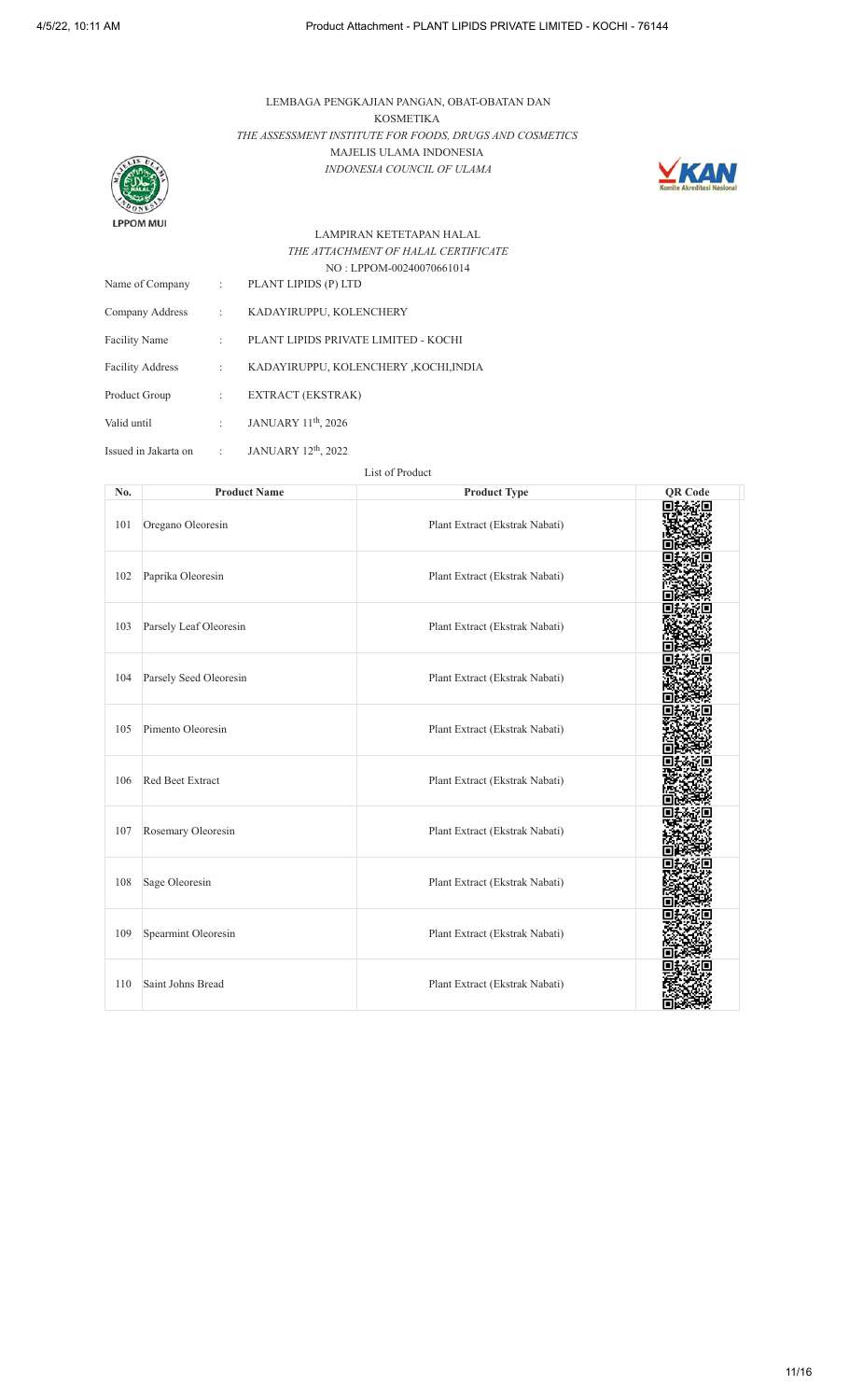⊻KAN

| LEMBAGA PENGKAJIAN PANGAN, OBAT-OBATAN DAN              |
|---------------------------------------------------------|
| KOSMETIK A                                              |
| THE ASSESSMENT INSTITUTE FOR FOODS, DRUGS AND COSMETICS |
| MAJELIS ULAMA INDONESIA                                 |
| INDONESIA COUNCIL OF ULAMA                              |
|                                                         |



| <b>LPPOM MUI</b>        |                      |                                      |
|-------------------------|----------------------|--------------------------------------|
|                         |                      | LAMPIRAN KETETAPAN HALAL             |
|                         |                      | THE ATTACHMENT OF HALAL CERTIFICATE  |
|                         |                      | NO: LPPOM-00240070661014             |
| Name of Company         | <b>Contractor</b>    | PLANT LIPIDS (P) LTD                 |
| Company Address         | $\mathcal{L}$        | KADAYIRUPPU, KOLENCHERY              |
| <b>Facility Name</b>    | $\ddot{\phantom{a}}$ | PLANT LIPIDS PRIVATE LIMITED - KOCHI |
| <b>Facility Address</b> | $1 - 1$              | KADAYIRUPPU. KOLENCHERY .KOCHI.INDIA |
| Product Group           | $\ddot{\phantom{a}}$ | EXTRACT (EKSTRAK)                    |
|                         |                      |                                      |

Issued in Jakarta on : JANUARY 12<sup>th</sup>, 2022

Valid until  $I^{\text{th}}$ , 2026

| No. | <b>Product Name</b>                | <b>Product Type</b>            | <b>QR</b> Code |
|-----|------------------------------------|--------------------------------|----------------|
| 111 | Star Anise Oleoresin               | Plant Extract (Ekstrak Nabati) |                |
| 112 | <b>Tamarind Extract</b>            | Plant Extract (Ekstrak Nabati) |                |
| 113 | Thyme Oleoresin                    | Plant Extract (Ekstrak Nabati) |                |
| 114 | Turmeric Oleoresin                 | Plant Extract (Ekstrak Nabati) |                |
| 115 | White Pepper Oleoresin             | Plant Extract (Ekstrak Nabati) |                |
| 116 | OhiK                               | Plant Extract (Ekstrak Nabati) |                |
| 117 | <b>Black Carrot Extract Powder</b> | Plant Extract (Ekstrak Nabati) |                |
| 118 | Oregano Extract Spraydried         | Plant Extract (Ekstrak Nabati) |                |
| 119 | Pomegranate Peel Extract Powder    | Plant Extract (Ekstrak Nabati) |                |
| 120 | Red Beet Powder                    | Plant Extract (Ekstrak Nabati) |                |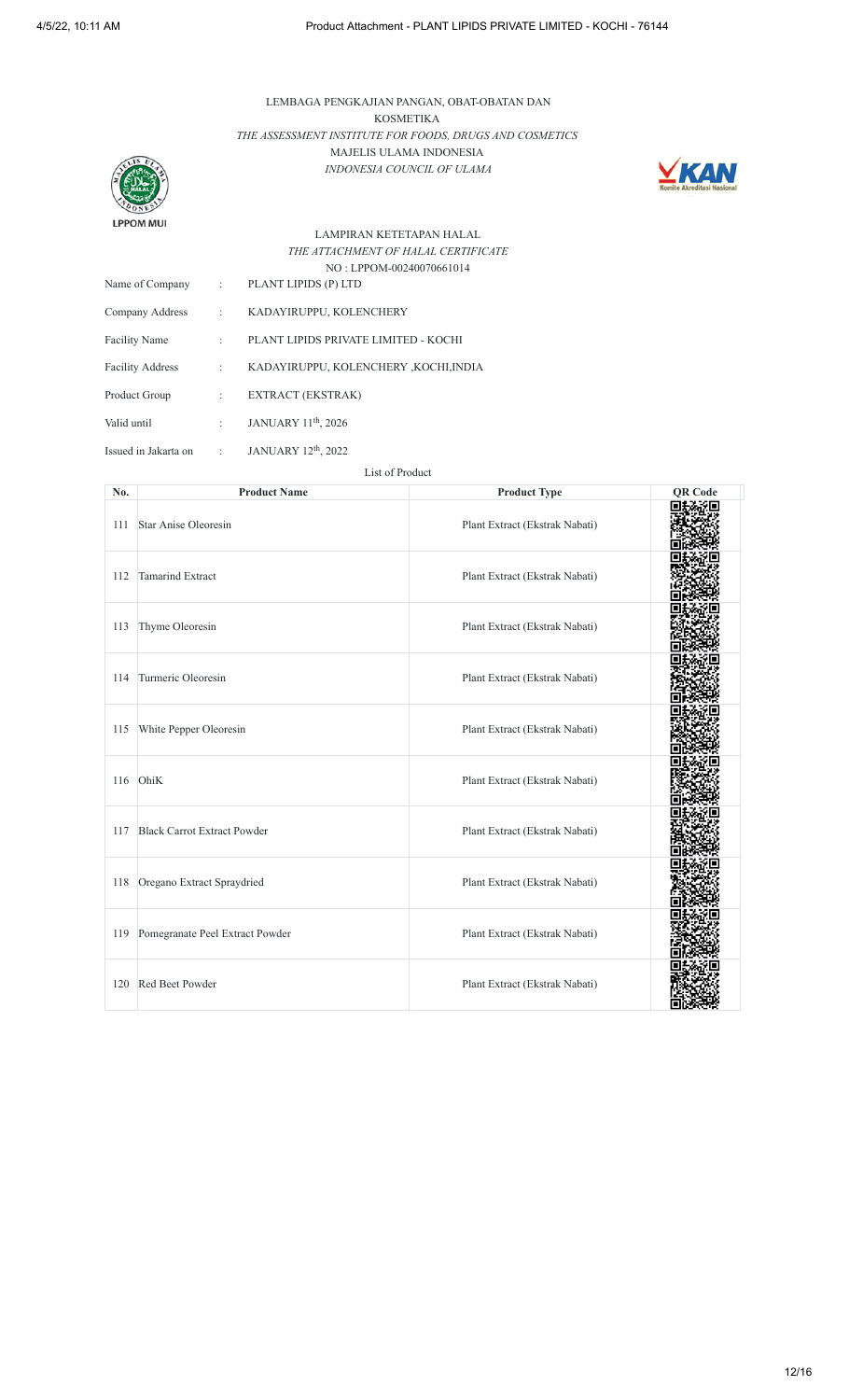| LEMBAGA PENGKAJIAN PANGAN, OBAT-OBATAN DAN              |
|---------------------------------------------------------|
| KOSMETIKA                                               |
| THE ASSESSMENT INSTITUTE FOR FOODS, DRUGS AND COSMETICS |
| <b>MAJELIS ULAMA INDONESIA</b>                          |
| INDONESIA COUNCIL OF ULAMA                              |
|                                                         |

LAMPIRAN KETETAPAN HALAL



|  | KA.<br><b>Komite Akreditasi Nasion</b><br>Company and the country country the of oil<br>a consistency of the consistency of the con- |  |
|--|--------------------------------------------------------------------------------------------------------------------------------------|--|
|  |                                                                                                                                      |  |

|                         |         | THE ATTACHMENT OF HALAL CERTIFICATE             |
|-------------------------|---------|-------------------------------------------------|
|                         |         | NO: LPPOM-00240070661014                        |
| Name of Company :       |         | PLANT LIPIDS (P) LTD                            |
| Company Address :       |         | KADAYIRUPPU, KOLENCHERY                         |
| <b>Facility Name</b>    | $1 - 1$ | PLANT LIPIDS PRIVATE LIMITED - KOCHI            |
| <b>Facility Address</b> | $1 - 1$ | KADAYIRUPPU, KOLENCHERY ,KOCHI,INDIA            |
| Product Group           | $1 - 1$ | EXTRACT (EKSTRAK)                               |
| Valid until             | tion.   | JANUARY 11 <sup>th</sup> , 2026                 |
|                         |         | Issued in Jakarta on : JANUARY $12^{th}$ , 2022 |
|                         |         | List of Product                                 |

| No. | <b>Product Name</b>               | <b>Product Type</b>            | <b>QR</b> Code |
|-----|-----------------------------------|--------------------------------|----------------|
| 121 | Rosemary Extract Powder           | Plant Extract (Ekstrak Nabati) |                |
| 122 | Sodium Copper Chlorophyll         | Plant Extract (Ekstrak Nabati) |                |
| 123 | Spraydried Black Pepper Oil       | Plant Extract (Ekstrak Nabati) |                |
| 124 | Spraydried Cardamom Oil           | Plant Extract (Ekstrak Nabati) |                |
| 125 | Spraydried Garlic Oil             | Plant Extract (Ekstrak Nabati) |                |
|     | 126 Spraydried Ginger Oil         | Plant Extract (Ekstrak Nabati) |                |
| 127 | Spraydried Lemongrass Oil         | Plant Extract (Ekstrak Nabati) |                |
| 128 | Spraydried Oleoresin Black Pepper | Plant Extract (Ekstrak Nabati) |                |
| 129 | Spraydried Oleoresin Capsicum     | Plant Extract (Ekstrak Nabati) |                |
| 130 | Spraydried Oleoresin Cassia       | Plant Extract (Ekstrak Nabati) |                |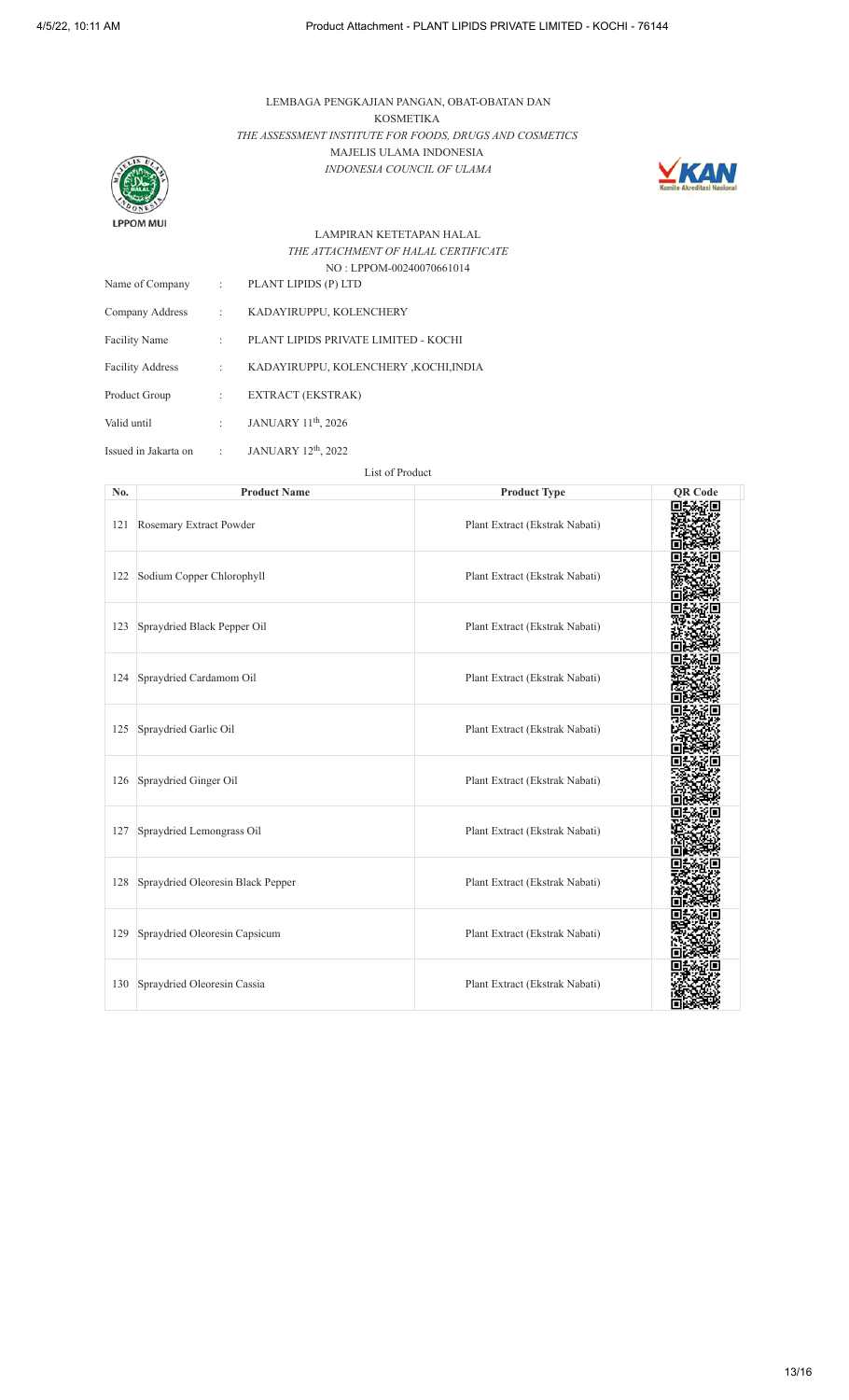**KAN** 



Valid until  $I^{\text{th}}$ , 2026

Issued in Jakarta on : JANUARY 12<sup>th</sup>, 2022

| $\sim$                  |                      |                                      |
|-------------------------|----------------------|--------------------------------------|
| <b>LPPOM MUI</b>        |                      |                                      |
|                         |                      | LAMPIRAN KETETAPAN HALAL             |
|                         |                      | THE ATTACHMENT OF HALAL CERTIFICATE  |
|                         |                      | NO: LPPOM-00240070661014             |
| Name of Company         |                      | : PLANT LIPIDS (P) LTD               |
| Company Address         | $\sim 10^{-11}$      | KADAYIRUPPU, KOLENCHERY              |
| <b>Facility Name</b>    | $\ddot{\phantom{a}}$ | PLANT LIPIDS PRIVATE LIMITED - KOCHI |
| <b>Facility Address</b> | $1 - 1$              | KADAYIRUPPU, KOLENCHERY ,KOCHI,INDIA |
| Product Group           | ÷                    | EXTRACT (EKSTRAK)                    |

| No. | <b>Product Name</b>             | <b>Product Type</b>            | <b>QR</b> Code |
|-----|---------------------------------|--------------------------------|----------------|
|     | 131 Spraydried Oleoresin Ginger | Plant Extract (Ekstrak Nabati) |                |
|     | 132 Spraydried Oleoresin Mace   | Plant Extract (Ekstrak Nabati) |                |
| 133 | Spraydried Oleoresin Nutmeg     | Plant Extract (Ekstrak Nabati) |                |
|     | 134 Spaydried Oleoresin Paprika | Plant Extract (Ekstrak Nabati) |                |
| 135 | Spraydried Oleoresin Turmeric   | Plant Extract (Ekstrak Nabati) |                |
| 197 | Ginger Extract powder           | Plant Extract (Ekstrak Nabati) |                |
| 198 | Bitter Orange Extract powder    | Plant Extract (Ekstrak Nabati) |                |
| 199 | Cinnamon Extract powder         | Plant Extract (Ekstrak Nabati) |                |
| 200 | Turmeric Extract powder         | Plant Extract (Ekstrak Nabati) |                |
|     | 201 Phyllanthus Extract powder  | Plant Extract (Ekstrak Nabati) |                |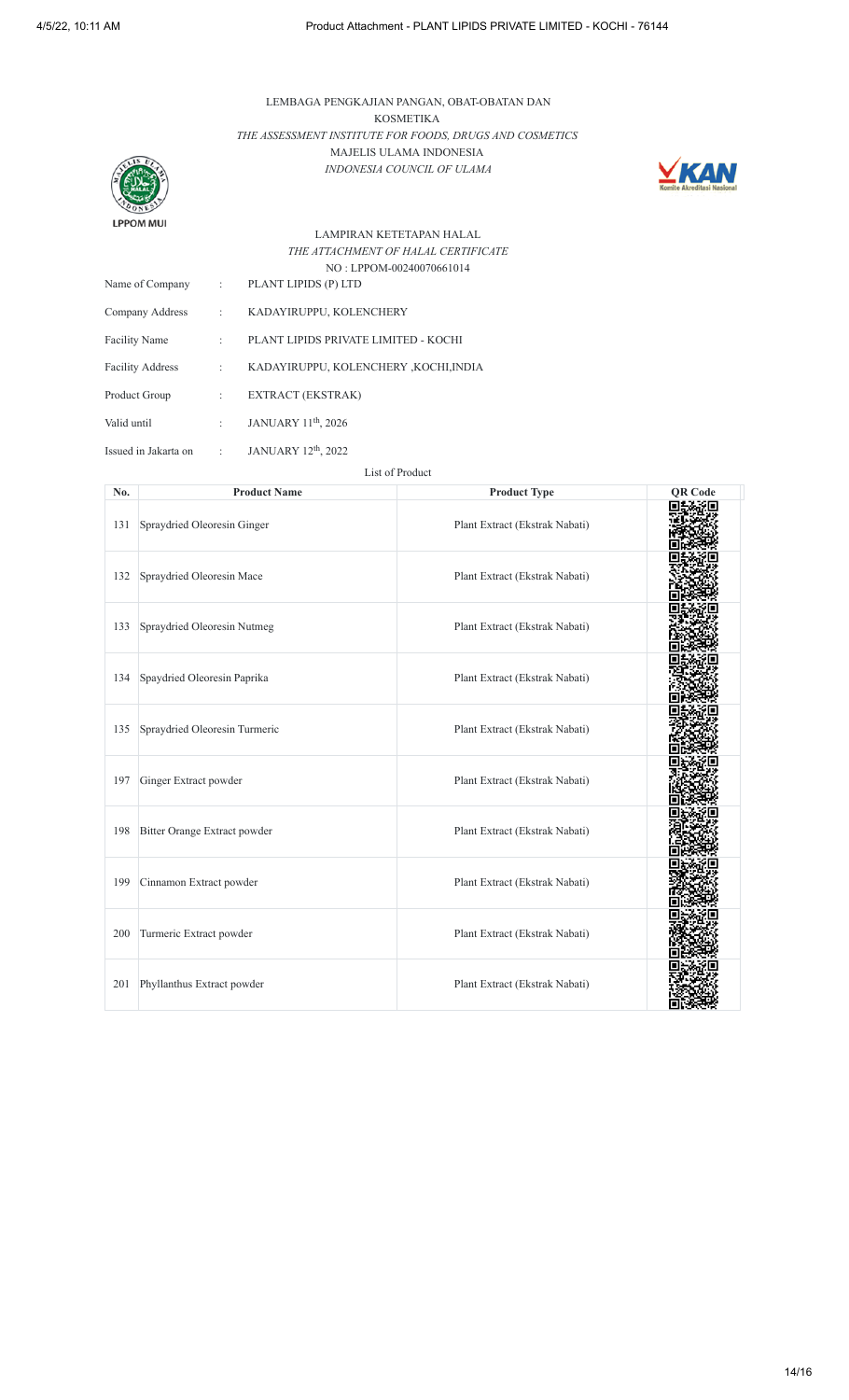**KAN** 

| LEMBAGA PENGKAJIAN PANGAN, OBAT-OBATAN DAN              |
|---------------------------------------------------------|
| KOSMETIKA                                               |
| THE ASSESSMENT INSTITUTE FOR FOODS, DRUGS AND COSMETICS |
| MAJELIS ULAMA INDONESIA                                 |
| INDONESIA COUNCIL OF ULAMA                              |
|                                                         |



| DONES<br><b>LPPOM MUI</b> |   |                                           |
|---------------------------|---|-------------------------------------------|
|                           |   | LAMPIRAN KETETAPAN HALAL                  |
|                           |   | THE ATTACHMENT OF HALAL CERTIFICATE       |
|                           |   | NO: LPPOM-00240070661014                  |
|                           |   | Name of Company : PLANT LIPIDS (P) LTD    |
|                           |   | Company Address : KADAYIRUPPU, KOLENCHERY |
| <b>Facility Name</b>      | ÷ | PLANT LIPIDS PRIVATE LIMITED - KOCHI      |

| <b>Facility Address</b> | : KADAYIRUPPU, KOLENCHERY ,KOCHI,INDIA |
|-------------------------|----------------------------------------|
| Product Group           | EXTRACT (EKSTRAK)                      |
| Valid until             | : JANUARY $11^{th}$ , 2026             |
|                         |                                        |

Issued in Jakarta on : JANUARY 12<sup>th</sup>, 2022

| No. | <b>Product Name</b>              | <b>Product Type</b>            | <b>QR</b> Code |
|-----|----------------------------------|--------------------------------|----------------|
| 202 | Javanese Turmeric Extract Powder | Plant Extract (Ekstrak Nabati) |                |
| 203 | Rice Extract powder              | Plant Extract (Ekstrak Nabati) |                |
|     | 204 Pandan Leaf Extract Powder   | Plant Extract (Ekstrak Nabati) |                |
| 205 | Moringa Leaf Extract Powder      | Plant Extract (Ekstrak Nabati) |                |
| 206 | Garlic Extract Powder            | Plant Extract (Ekstrak Nabati) |                |
| 207 | Eucalyptus Oil                   | Plant Extract (Ekstrak Nabati) |                |
| 208 | <b>Bitter orange Extract</b>     | Plant Extract (Ekstrak Nabati) |                |
| 209 | Phyllanthus Extract              | Plant Extract (Ekstrak Nabati) |                |
| 210 | Javanese Turmeric Extract        | Plant Extract (Ekstrak Nabati) |                |
|     | 211 Rice Extract                 | Plant Extract (Ekstrak Nabati) |                |